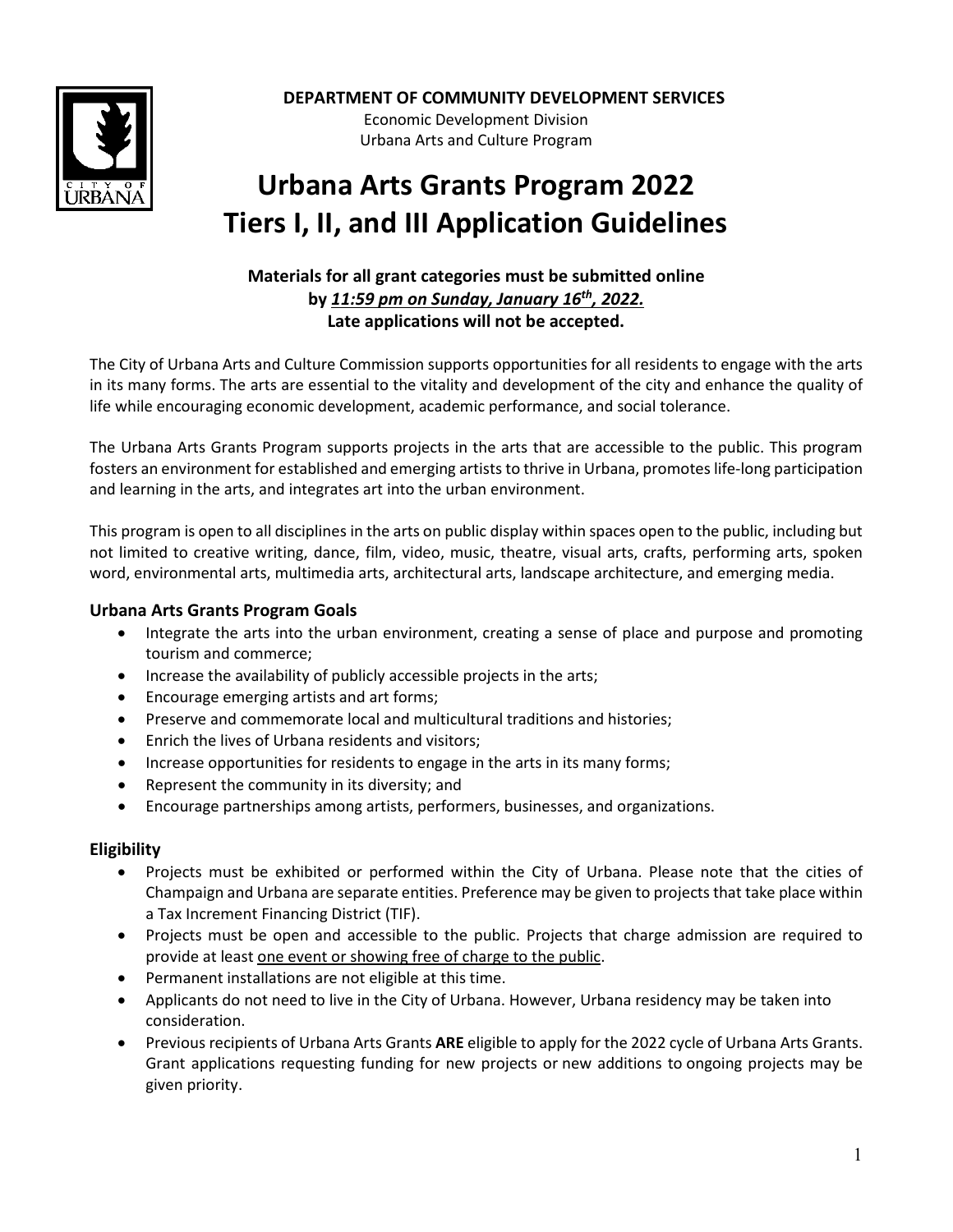# **Funding Restrictions**

Grant funds must be used to support project-based efforts. Requests for operating costs will not be considered. **Grant funds may** *NOT* **be used for the following purposes**:

- For the purchase of non-consumable materials (e.g., computers, software, cameras, power tools, instruments)
- For the completion of degree work
- For any event conducted solely or primarily as a fundraiser

# **Grant Categories**

Please choose one of the three categories below.

# **1. Tier I**

| <b>Purpose</b>         | <b>Amounts Awarded</b> | <b>Eligibility</b>                               |
|------------------------|------------------------|--------------------------------------------------|
| To provide grants to   | \$500 - \$1,500 awards | • No in-kind and matching funds are required     |
| artists to produce art | (Minimum total project | • Ideal for individual, emerging, practicing and |
| projects in Urbana     | budget: \$500)         | professional artists or first-time applicants.   |

# **2. Tier II**

| <b>Purpose</b>                                                                                                               | <b>Amounts Awarded</b>                                                    | Eligibility                                                                                                                                                                                       |
|------------------------------------------------------------------------------------------------------------------------------|---------------------------------------------------------------------------|---------------------------------------------------------------------------------------------------------------------------------------------------------------------------------------------------|
| To provide mid-sized<br>grants to individuals,<br>groups, and nonprofits<br>organizing arts projects<br>and events in Urbana | $$2,000 - $4,500$<br>awards<br>(Minimum total project<br>budget: \$3,000) | • 50% match required (grant can only fund up to<br>50% of the total project budget)<br>• In-kind support can count towards match<br>requirement<br>· Ideal for ensembles, collaborations, groups, |
|                                                                                                                              |                                                                           | troupes, festivals, or community initiatives                                                                                                                                                      |

## **3. Tier III**

| <b>Purpose</b>                                                                                  | <b>Amounts Awarded</b>                                                      | Eligibility                                                                                                                                                                                          |
|-------------------------------------------------------------------------------------------------|-----------------------------------------------------------------------------|------------------------------------------------------------------------------------------------------------------------------------------------------------------------------------------------------|
| To provide larger financial<br>awards to organizations<br>producing special<br>events/festivals | \$5,000 - \$10,000<br>awards<br>(Minimum total project<br>budget: \$16,700) | 70% match required (grant can only fund up<br>to 30% of total project budget)<br>In-kind support is ineligible towards match<br>requirement<br>Ideal for large-scale special events and<br>festivals |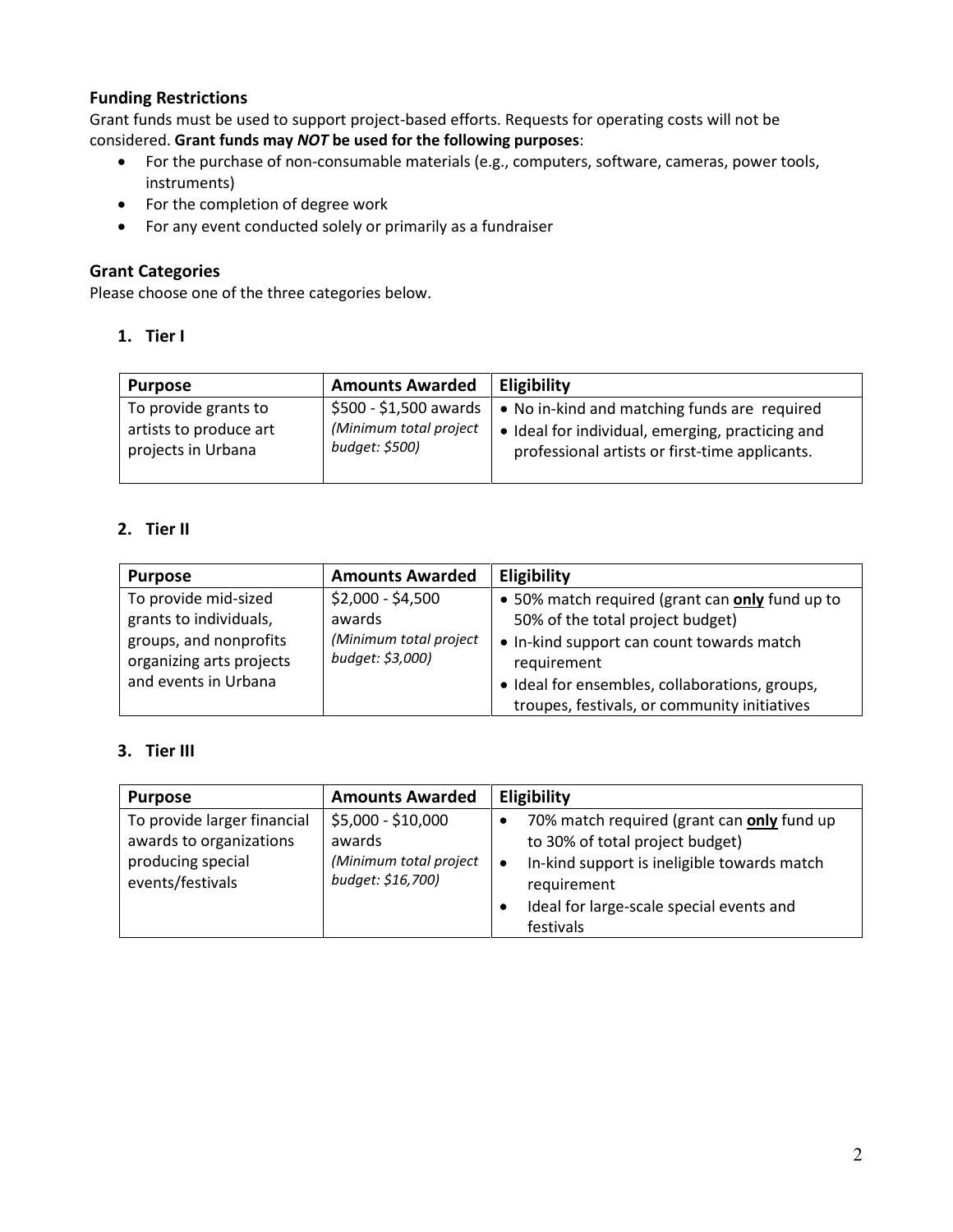# **Grant Awards**

Awards are subject to availability of funds. A total of \$90,000 is available for the 2022 Program. The Urbana Arts and Culture Program reserves the right to award grant proposals for less than the amount requested.

# **Application Submission**

For the 2022 cycle of the Urbana Arts Grants Program, applications will be accepted online only.

#### • **Neighborly**

Register and apply for the 2022 Urbana Arts Grant by visiting: [https://portal.neighborlysoftware.com/URBANAIL/Participant.](https://portal.neighborlysoftware.com/URBANAIL/Participant) Your application and all supporting documents must be submitted by **11:59 PM CST on Sunday, January 16th, 2022.**

If you are not able to submit your application by Neighborly, please contact the Arts and Culture Coordinator for other possible options. It is strongly requested that you make every effort to submit your application via the Neighborly portal. You can reach the Arts and Culture Coordinator via email or phone:

Arts and Culture Coordinator Rachel Lauren Storm [rlstorm@urbanaillinois.us](mailto:rlstorm@urbanaillinois.us) 217-328-8265

# **URBANA ARTS GRANT'S ARE COMMITTED TO HELPING STOP THE SPREAD OF COVID-19**

In light of the COVID-19 pandemic, the Urbana Arts Grants program requires all grant recipients to the following:

- If moving forward with any adapted in-person events, grantees are expected to work closely with the City of Urbana and Champaign-Urbana Public Health Department to ensure COVID-19 health and safety compliance and thoughtful planning in accordance with approved special event.
- Significant effort must be made to collaborate with and promote venues within the City of Urbana in recognition of the intention of these grants to support and grow diverse and cultural opportunities for Urbana residents.

**Required Application Materials Checklist:**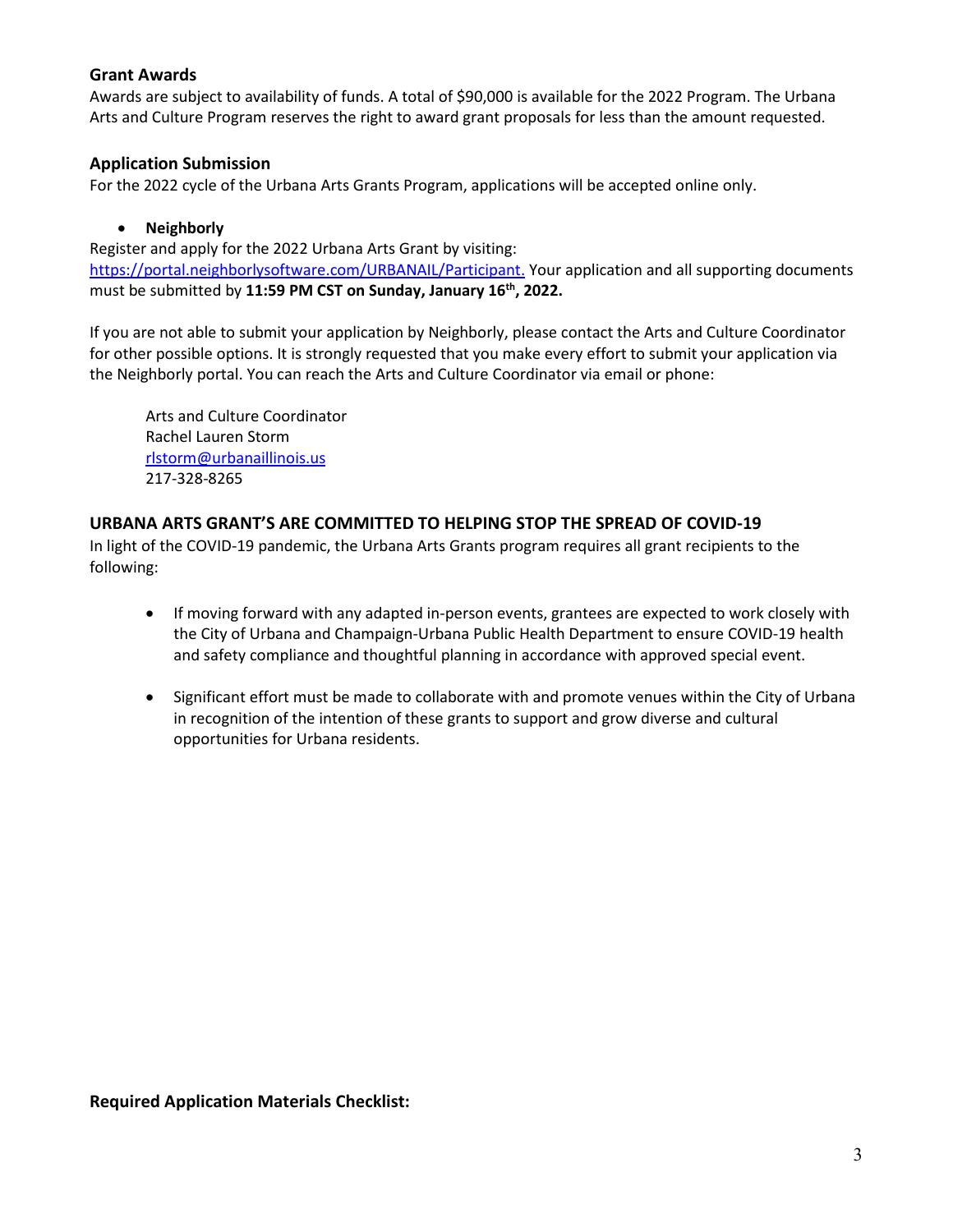To complete the application, complete the online application form and prepare the additional materials described below. It is recommended you save each of this files as either a word document or a PDF.

| APPLICATION MATERIALS CHECKLIST (for Tier I, II, and III)                                                         |  |  |  |
|-------------------------------------------------------------------------------------------------------------------|--|--|--|
| <b>Project Introduction</b>                                                                                       |  |  |  |
| <b>Applicant Information</b>                                                                                      |  |  |  |
| Biography (1,500 characters) - OR - Organization/Group Overview (1,500 characters;<br>$\circ$                     |  |  |  |
| mission and history)                                                                                              |  |  |  |
| Artist Bio(s): (4,000 characters; biographies for collaborating artists or organizations)<br>$\circ$              |  |  |  |
| <b>Project Feasibility</b>                                                                                        |  |  |  |
| Project Narrative: (4,000 characters; full description, including how the project addresses the                   |  |  |  |
| Arts Grant Program Goals you identified in the application.)                                                      |  |  |  |
| $\Box$ Promotions and Marketing Plan: (2,000 characters; describe how you will promote the event to               |  |  |  |
| Urbana residents, regional and/or national visitors. Include the estimated attendance.)                           |  |  |  |
|                                                                                                                   |  |  |  |
| <b>Artistic Quality</b>                                                                                           |  |  |  |
| $\Box$ Index of Work Samples (see work samples description)<br>$\Box$ Work Samples (see work samples description) |  |  |  |
|                                                                                                                   |  |  |  |
| <b>Community Integration</b>                                                                                      |  |  |  |
| Description of Project Partners (if applicable): (2,000 characters; describe your history and                     |  |  |  |
| relationship with any additional organizations or individuals involved with your project.)                        |  |  |  |
| Letters of Support (if applicable) from partnering organizations/collaborators                                    |  |  |  |
| Arts in the Schools applications should include at least one (1) letter of support from the<br>$\circ$            |  |  |  |
| collaborating school Administrator, Principal, or Teacher.                                                        |  |  |  |
| Letters of support for all other grant categories are not required, but are encouraged.<br>$\circ$                |  |  |  |
|                                                                                                                   |  |  |  |
| <b>Category Specific</b>                                                                                          |  |  |  |
| <b>Tier I Grant</b><br>$\mathsf{L}$                                                                               |  |  |  |
| Project Expenditure does not require matching funds or in-kind support<br>$\circ$                                 |  |  |  |
| Include letters of support from any collaborators<br>$\circ$                                                      |  |  |  |
| $\Box$ Tier II Grant                                                                                              |  |  |  |
| Project Expenditure must show 50% matching funds or in-kind support for the project                               |  |  |  |
| <b>Tier III Grant</b>                                                                                             |  |  |  |
| Project Expenditure must show matching funds or in-kind support of at least seventy percent<br>О                  |  |  |  |
| (70%)                                                                                                             |  |  |  |
| Evidence of communications with Urbana Public Works regarding a Special Event or Parade<br>O                      |  |  |  |
| Permit Application for your project, if applicable. Additional information can be found online                    |  |  |  |
| at http://urbanaillinois.us/departments/public-works/special-events                                               |  |  |  |
|                                                                                                                   |  |  |  |
|                                                                                                                   |  |  |  |
|                                                                                                                   |  |  |  |
|                                                                                                                   |  |  |  |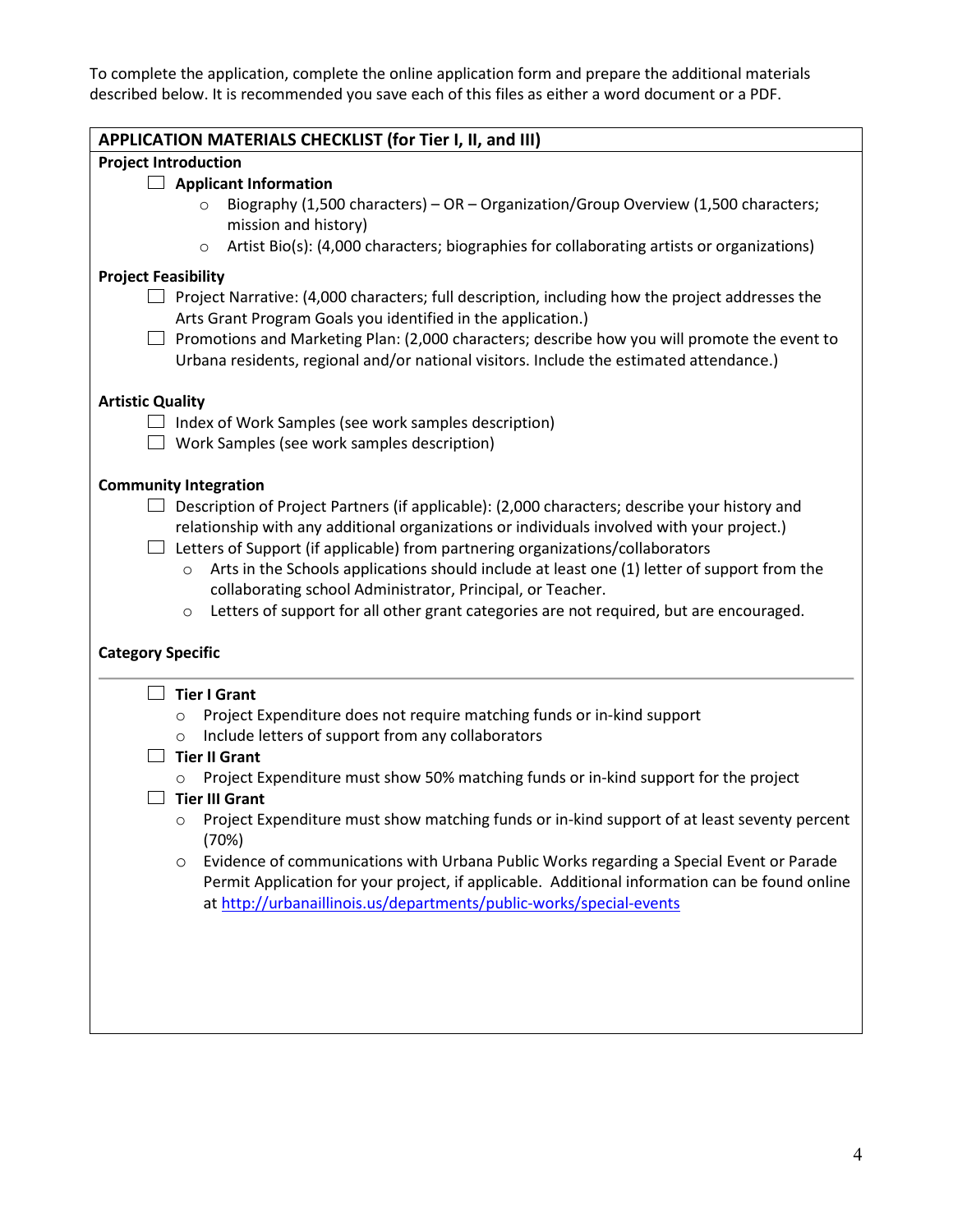## **Work Samples Description**

Select the medium that best displays you or your organization's experience and qualifications relevant to the success of the proposed project. Upload all work samples to Neighborly, step F. Clearly label all work samples in the following way: "**lastname\_firstname\_01.jpg**", with the last number corresponding to the image number listed on the index of work samples.

#### **NO MORE THAN 8 WORK SAMPLES TOTAL IN ANY COMBINATION (IMAGE, AUDIO, VIDEO, and MANUSCRIPT) WILL BE REVIEWED.**

File specifications:

- Digital images: Each file(s) should be no larger than dpi150 dpi; 3MB, and should be submitted as JPG, PNG, or PDF.
- Audio works: Each submitted work should be no longer than 1-2 minutes in duration. Audio files should be submitted in MP3 file format or as a direct link in your Work Sample Index.
- Video works: Each submitted work should be no longer than 1-2 minutes in duration. Video files should be submitted in MP4; 1080p OR direct link provided in your Work Sample Index.
- Manuscript Samples: Only one 5-page maximum sample will be reviewed for scripts, poetry, prose, etc. Sample must be in PDF format.

**Index of Work Samples**: Attach a PDF document as a guide to the work samples submitted.

- Artist name or organization name
- Title of work or event
- Medium
- Date of work/activity
- Dimensions or duration (if applicable)
- Site (if applicable)
- Direct Link (if using a site such as Youtube, Vimeo, Dropbox, or Google Drive to present audio or video sample)

## **Copyright Law**

No copyrighted musical or visual arts composition shall be performed or played, whether amplified, televised, in the form of a mechanical recording or personal rendition, or otherwise, in connection with any use of City property by a grantee, unless the grantee has first obtained all approvals and paid any license fee or other fee required by the copyright owner. When entering into a Grant Agreement, a grantee indemnifies the City and its officers and employees and agrees to keep them free and harmless from and against any and all liability and responsibility whatsoever for any infringement and/or other violation of the right of any such copyright owner under any copyright law.

## **Selection Procedure**

Each year the Urbana Arts and Culture Commission will form two temporary Selection Panels composed of professionals with experience and knowledge of the City of Urbana and the arts. The Selection Panels will review eligible applications and recommend select applicants as recipients of the grant award. The Urbana Arts and Culture Commission will review all recommendations and approve the final grant awards.